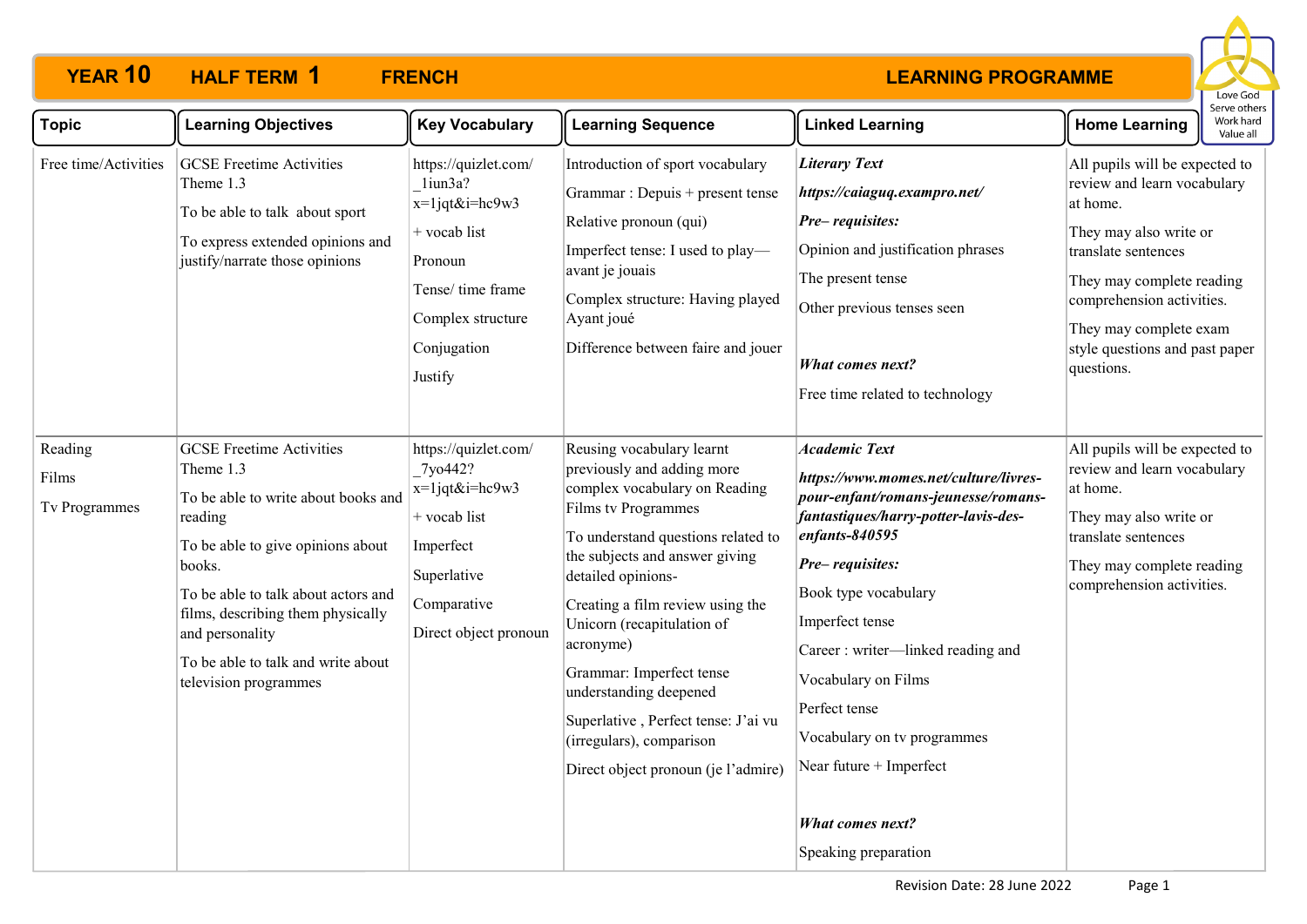

| <b>Topic</b>            | <b>Learning Objectives</b>                                                                                                              | <b>Key Vocabulary</b>                                                                                                                    | <b>Learning Sequence</b>                                                                         | <b>Linked Learning</b>                                                         | <b>Home Learning</b>                           | serve others<br>Work hard<br>Value all |
|-------------------------|-----------------------------------------------------------------------------------------------------------------------------------------|------------------------------------------------------------------------------------------------------------------------------------------|--------------------------------------------------------------------------------------------------|--------------------------------------------------------------------------------|------------------------------------------------|----------------------------------------|
| Speaking<br>preparation | <b>GCSE Freetime Activities</b><br>Theme 1.3<br>To use all of the tenses and the<br>vocabulary done to prepare for the<br>speaking exam | https://quizlet.com/<br>4e3im5?<br>x=1jqt&i=hc9w3<br>$+$ vocab list<br>Conjugate<br>Tenses<br>Time frame<br>Cpmplex structure<br>Justify | Understanding how to answer a<br>role play and a photo card.<br>Complete the mock speaking exam. | $Pre-requistes$<br>All conjugation<br>What comes next<br>Customs and festivals | All pupils will complete<br>speaking questions |                                        |
|                         |                                                                                                                                         |                                                                                                                                          |                                                                                                  |                                                                                |                                                |                                        |
|                         |                                                                                                                                         |                                                                                                                                          |                                                                                                  |                                                                                |                                                |                                        |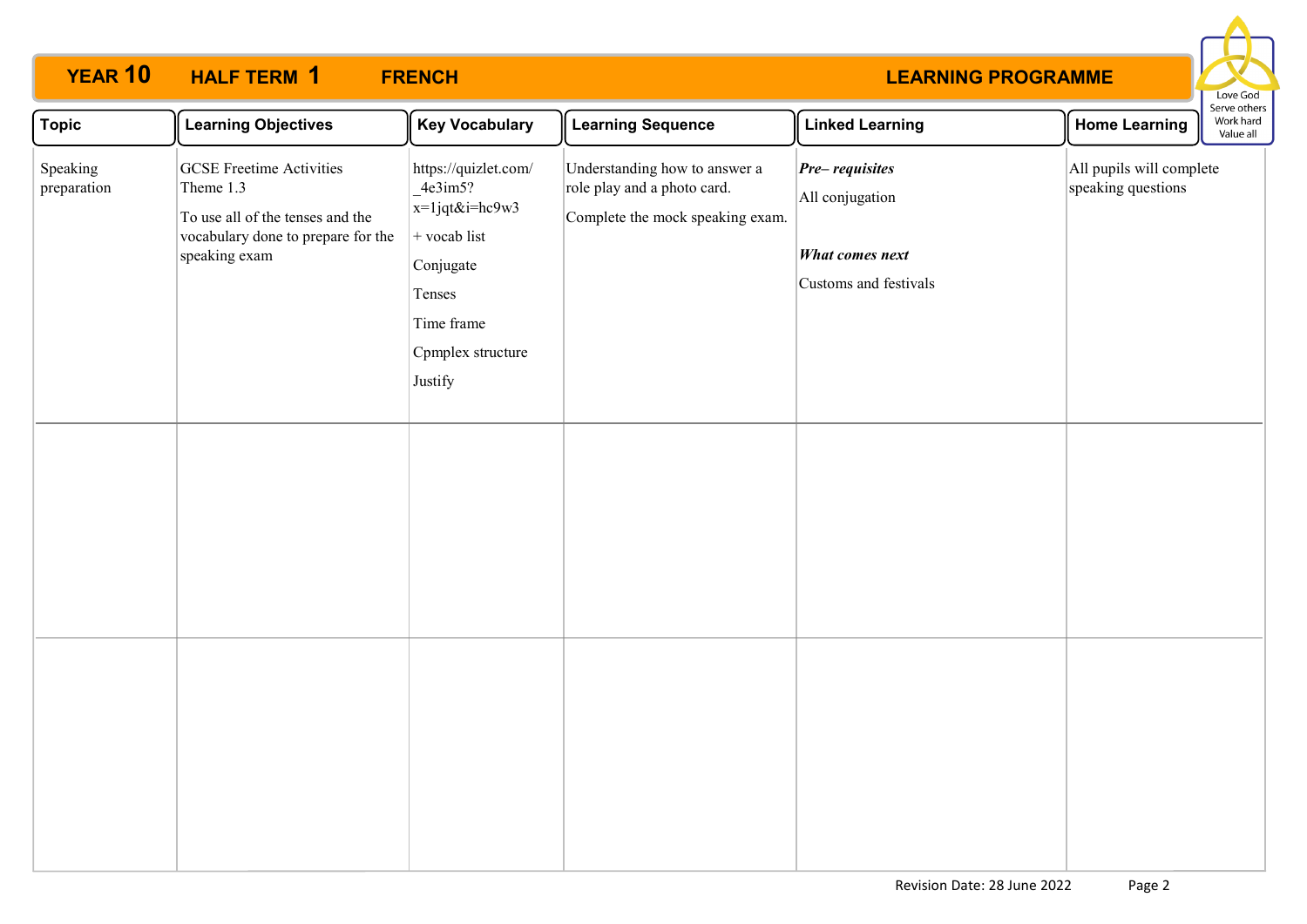

| <b>Topic</b>                      | <b>Learning Objectives</b>                                                                                                                                                                                                                                                  | <b>Key Vocabulary</b>                                                                                                                | <b>Learning Sequence</b>                                                                                                                                                                                                          | <b>Linked Learning</b>                                                                                                                                                                                                                                                       | בו עם טנווכו א<br>Work hard<br><b>Home Learning</b><br>Value all                                                                                                                                                                                 |
|-----------------------------------|-----------------------------------------------------------------------------------------------------------------------------------------------------------------------------------------------------------------------------------------------------------------------------|--------------------------------------------------------------------------------------------------------------------------------------|-----------------------------------------------------------------------------------------------------------------------------------------------------------------------------------------------------------------------------------|------------------------------------------------------------------------------------------------------------------------------------------------------------------------------------------------------------------------------------------------------------------------------|--------------------------------------------------------------------------------------------------------------------------------------------------------------------------------------------------------------------------------------------------|
| Daily routine                     | <b>GCSE Freetime Activities</b><br>Theme 1.3<br>To describe the routine to go to<br>school<br>To talk about the clothes you are<br>wearing for which activity<br>To say what other people do at<br>home or at school<br>To use time and time phrases to<br>describe the day | https://quizlet.com/<br>1kti3p?<br>$x=1$ jqt&i=hc9w3<br>+ vocab list<br>Modal verbs<br>Tenses<br>Time frames<br>Subjunctive          | To remember and work on modals<br>To use past and future describing<br>the routine<br>Grammar:<br>Modals<br>Reflexive verbs in different tenses<br>Subjunctive                                                                    | Pre-requisites:<br>All tenses<br>Modals<br><b>What comes next?</b><br>Celebrations                                                                                                                                                                                           | All pupils will be expected to<br>review and learn vocabulary<br>at home.<br>They may also write or trans-<br>late sentences<br>They may complete reading<br>comprehension activities.<br>They may complete quizzes<br>or spelling tests on SMHW |
| Food related to cele-<br>brations | <b>GCSE Customs and Festivals</b><br>Theme 1.4<br>To remember and learn vocabulary<br>on food<br>To learn vocabulary related to pre-<br>paring food<br>To know cultural aspects of French<br>food depending on celebrations                                                 | https://quizlet.com/<br>66efb7?<br>$x=1$ jqt&i=hc9w3<br>+ vocab list<br>Complex structures<br>Narrate<br>Modals<br>Partitive article | To use different pronouns to say<br>who is preparing food<br>Reusing vocabulary learnt previ-<br>ously and adding more complex<br>vocabulary on the topic<br>Grammar: Pronoun en<br>The partitive article-du/ de la/<br>des/de l' | <b>Academic Text from</b><br>https://madame.lefigaro.fr/cuisine/<br>gastronomie-de-fetes-recettes-deco-<br>buches-de-noel-champagne-a-table-<br>041215-109872<br>Pre-requisites:<br>Articles<br>Previous vocabulary<br>Modals<br><b>What comes next?</b><br>Cultural aspects | All pupils will be expected to<br>review and learn vocabulary<br>at home.<br>They may also write or trans-<br>late sentences<br>They may complete reading<br>comprehension activities.<br>They may complete quizzes<br>or spelling tests on SMHW |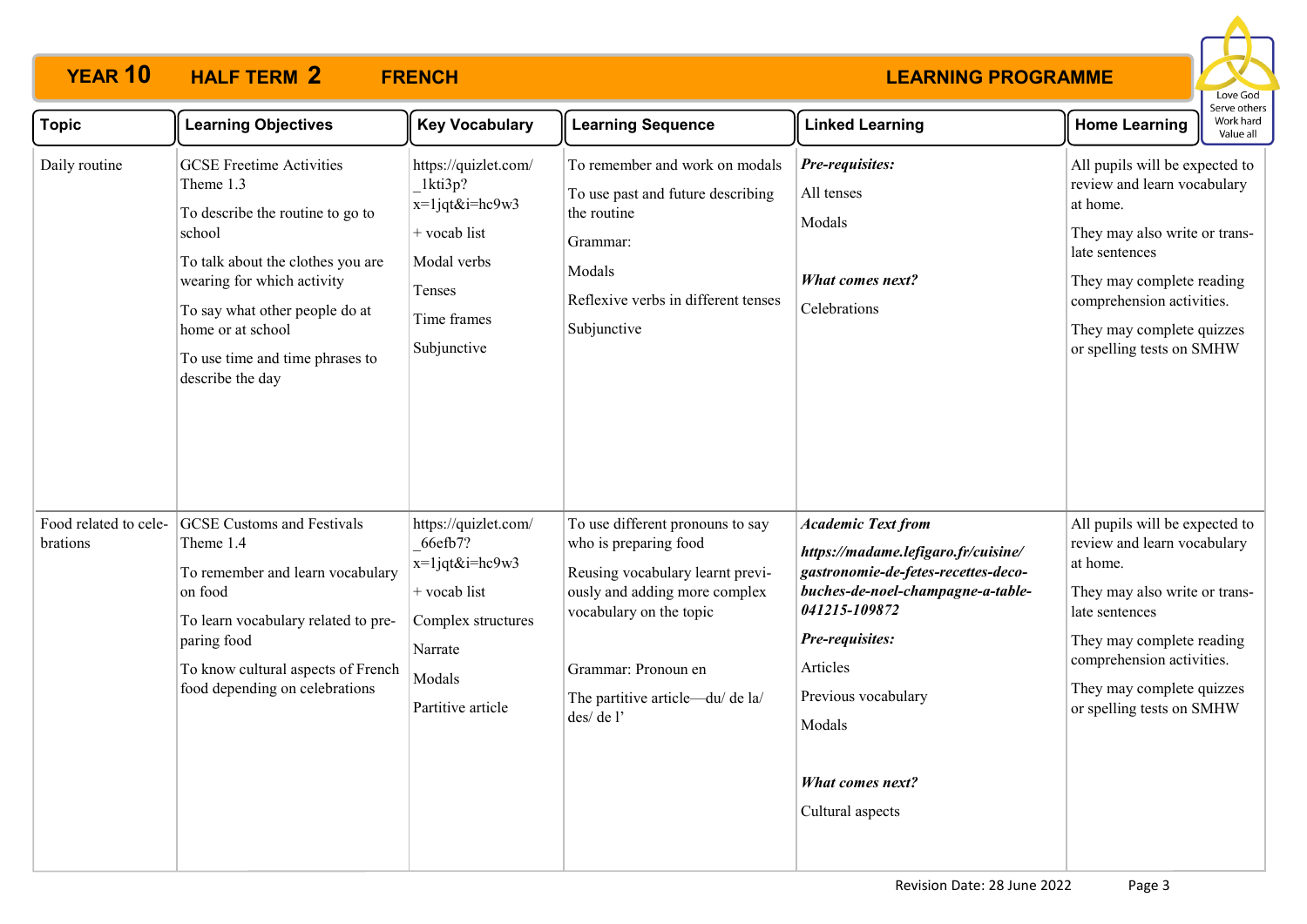

| <b>Topic</b>      | <b>Learning Objectives</b>                                                                                                                                                              | <b>Key Vocabulary</b>                                                                                              | <b>Learning Sequence</b>                                                                                                                                                                                   | <b>Linked Learning</b>                                                                                                                                                                                                                                                                             | <b>Home Learning</b>                                                                                                                                                                                                                             | serve others<br>Work hard<br>Value all |
|-------------------|-----------------------------------------------------------------------------------------------------------------------------------------------------------------------------------------|--------------------------------------------------------------------------------------------------------------------|------------------------------------------------------------------------------------------------------------------------------------------------------------------------------------------------------------|----------------------------------------------------------------------------------------------------------------------------------------------------------------------------------------------------------------------------------------------------------------------------------------------------|--------------------------------------------------------------------------------------------------------------------------------------------------------------------------------------------------------------------------------------------------|----------------------------------------|
| Customs/Festivals | <b>GCSE</b> Customs and Festivals<br>Theme 1.4<br>To use a polite language asking and<br>answering questions<br>To describe family celebrations<br>To describe festivals and traditions | https://quizlet.com/<br>66efb7?<br>x=1jqt&i=hc9w3<br>+ vocab list<br>Complex structures<br>Infinitive<br>Conjugate | Using the first and third person<br>together.<br>Comparting two cultures<br>Understanding texts describing<br>cultural aspects<br>Grammar : vousvoiement<br>Figures and time<br>Je viens $de +$ infinitive | Academic Text- La Fete des Meres<br>https://www.momes.net/apprendre/vie-de<br>-classe/poemes-enfant/ma-maman-a-<br>moi-847696<br>Pre-requisites:<br>Vous conjugation<br>Numbers (numeracy)<br>Cultural knowledge (link history/<br>geography)<br><b>What comes next?</b><br>Town and neighbourhood | All pupils will be expected to<br>review and learn vocabulary<br>at home.<br>They may also write or trans-<br>late sentences<br>They may complete reading<br>comprehension activities.<br>They may complete quizzes<br>or spelling tests on SMHW |                                        |
|                   |                                                                                                                                                                                         |                                                                                                                    |                                                                                                                                                                                                            |                                                                                                                                                                                                                                                                                                    |                                                                                                                                                                                                                                                  |                                        |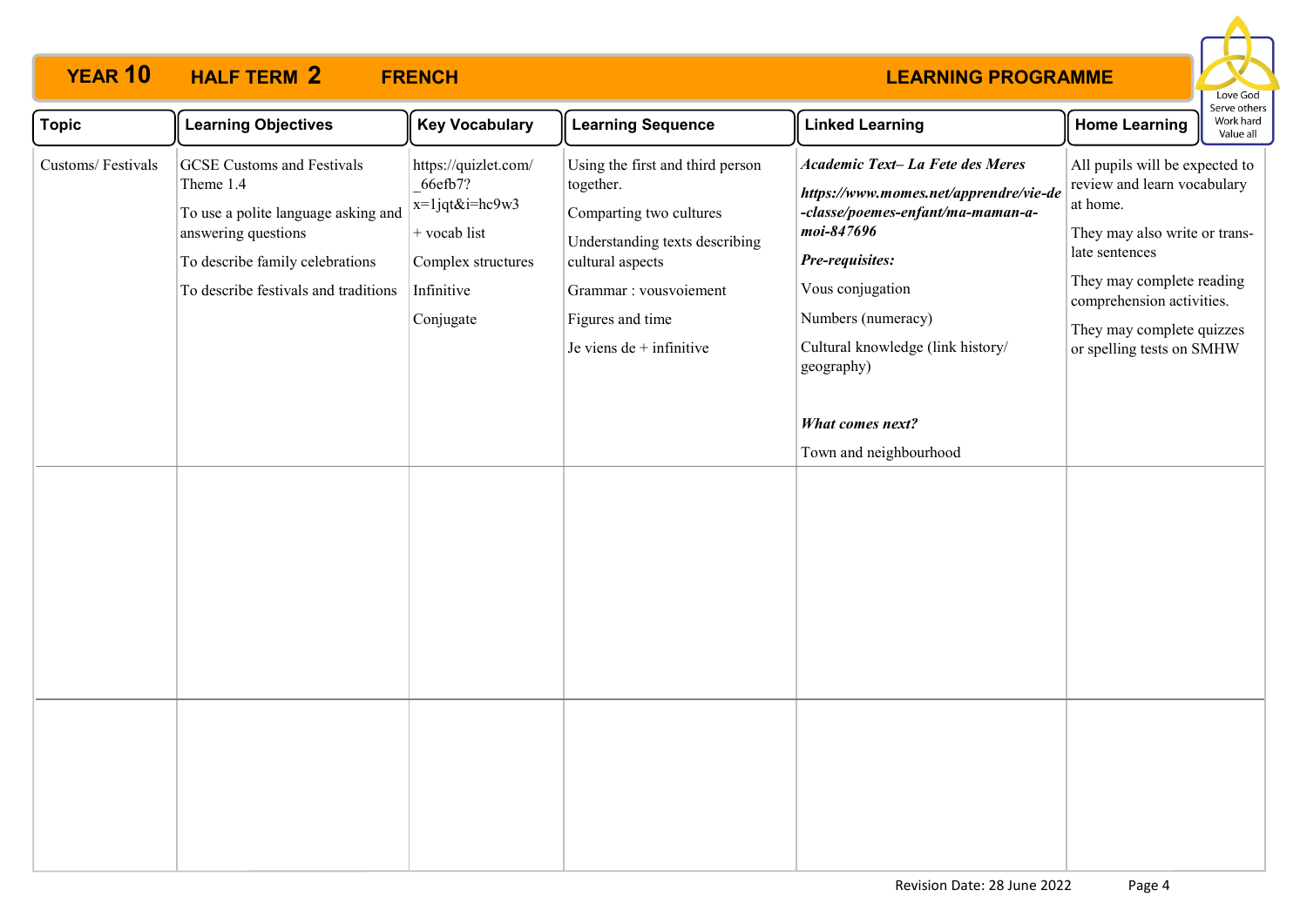

| <b>Topic</b>                                                        | <b>Learning Objectives</b>                                                                                                                                                                                                                                    | <b>Key Vocabulary</b>                                                                                | <b>Learning Sequence</b>                                                                                                                                                                                                        | <b>Linked Learning</b>                                                                                                                                                                                   | <b>Home Learning</b>                                                                                                                                                                                                                             | Work hard<br>Value all |
|---------------------------------------------------------------------|---------------------------------------------------------------------------------------------------------------------------------------------------------------------------------------------------------------------------------------------------------------|------------------------------------------------------------------------------------------------------|---------------------------------------------------------------------------------------------------------------------------------------------------------------------------------------------------------------------------------|----------------------------------------------------------------------------------------------------------------------------------------------------------------------------------------------------------|--------------------------------------------------------------------------------------------------------------------------------------------------------------------------------------------------------------------------------------------------|------------------------|
| My region<br>Landscape-aspects                                      | GCSE Town, Neighbourhood,<br>Region Theme 2.1<br>To describe your town using higher<br>vocabulary<br>To say what speciality is in your<br>region<br>To write an extended description of<br>a region (food-famous people-<br>customs) using present tense      | https://quizlet.com/<br>810qrm?<br>$x=1$ jqt&i=hc9w3<br>+ vocab list<br>Narrate                      | To describe where you live using<br>the present tense and conditional<br>tense.<br>To introduce French region and<br>cultural aspects                                                                                           | <b>Academic Text</b><br>https://www.diplomatie.gouv.fr/fr/venir-<br>en-france/visiter-la-france/<br>Pre-requisites:<br>Vocabulary on town<br>Adjectives<br>What comes next?<br>Activities in town        | All pupils will be expected to<br>review and learn vocabulary<br>at home.<br>They may also write or<br>translate sentences<br>They may complete reading<br>comprehension activities<br>and /or exam style questions<br>and past paper questions. |                        |
| My region<br>Activities-places in<br>town-asking for<br>information | GCSE Town, Neighbourhood,<br>Region Theme 2.1<br>To describe what there is in your<br>town and activities you can do<br>Use the conditional to say what you Narrate<br>would have/change in your town<br>Learn directions and direct yourself<br>in your town | https://quizlet.com/<br>810qrm?<br>$x=1$ jqt&i=hc9w3<br>+ vocab list<br>Complex structures<br>Modals | Introduction of vocabulary (higher<br>vocabulary)<br>To remember adjectival agreement<br>Using comparison and superlative<br>to describe your town<br>To use directions to ask where<br>places are and answers the<br>questions | <b>Academic Teax</b><br>Select an article from<br>https://www.parisinfo.com/<br>Pre-requisites:<br>All tenses-conditional<br>On peut/ On ne peut pas<br>Directions<br><b>What comes next?</b><br>Weather | All pupils will be expected to<br>review and learn vocabulary<br>at home.<br>They may also write or<br>translate sentences<br>They may complete reading<br>comprehension activities<br>and /or exam style questions<br>and past paper questions. |                        |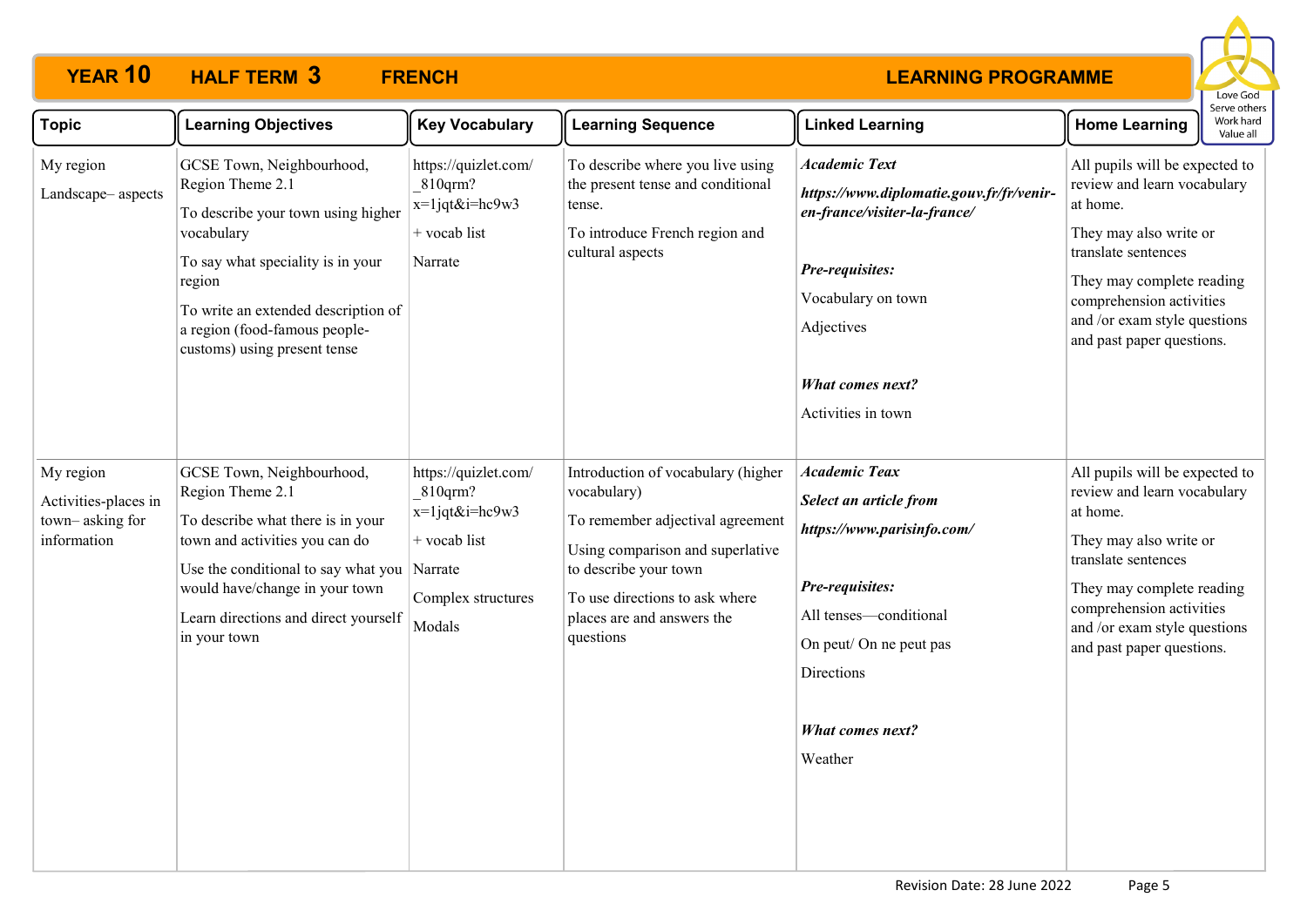

| <b>Topic</b> | <b>Learning Objectives</b>                                                                                                                            | <b>Key Vocabulary</b>                                                                                             | <b>Learning Sequence</b>                                                                                                                | <b>Linked Learning</b>                                                                          | Serve others<br>Work hard<br><b>Home Learning</b><br>Value all                                                                                                                                                                                   |  |
|--------------|-------------------------------------------------------------------------------------------------------------------------------------------------------|-------------------------------------------------------------------------------------------------------------------|-----------------------------------------------------------------------------------------------------------------------------------------|-------------------------------------------------------------------------------------------------|--------------------------------------------------------------------------------------------------------------------------------------------------------------------------------------------------------------------------------------------------|--|
| The weather  | GCSE Town, Neighbourhood,<br>Region Theme 2.1<br>To describe the weather in different<br>tenses<br>To link weather and activities from<br>your region | https://quizlet.com/<br>69lhp1?<br>x=1jqt&i=hc9w3<br>$+$ vocab list<br>Tenses<br>Time frames<br>Complex structure | Grammar: Simple future<br>Difference between il fait and<br>translation with the English<br>To use complex structures with si<br>clause | Pre-requisites:<br>All tenses<br>Weather vocabulary<br><b>What comes next?</b><br>Social issues | All pupils will be expected to<br>review and learn vocabulary<br>at home.<br>They may also write or<br>translate sentences<br>They may complete reading<br>comprehension activities<br>and /or exam style questions<br>and past paper questions. |  |
|              |                                                                                                                                                       |                                                                                                                   |                                                                                                                                         |                                                                                                 |                                                                                                                                                                                                                                                  |  |
|              |                                                                                                                                                       |                                                                                                                   |                                                                                                                                         |                                                                                                 |                                                                                                                                                                                                                                                  |  |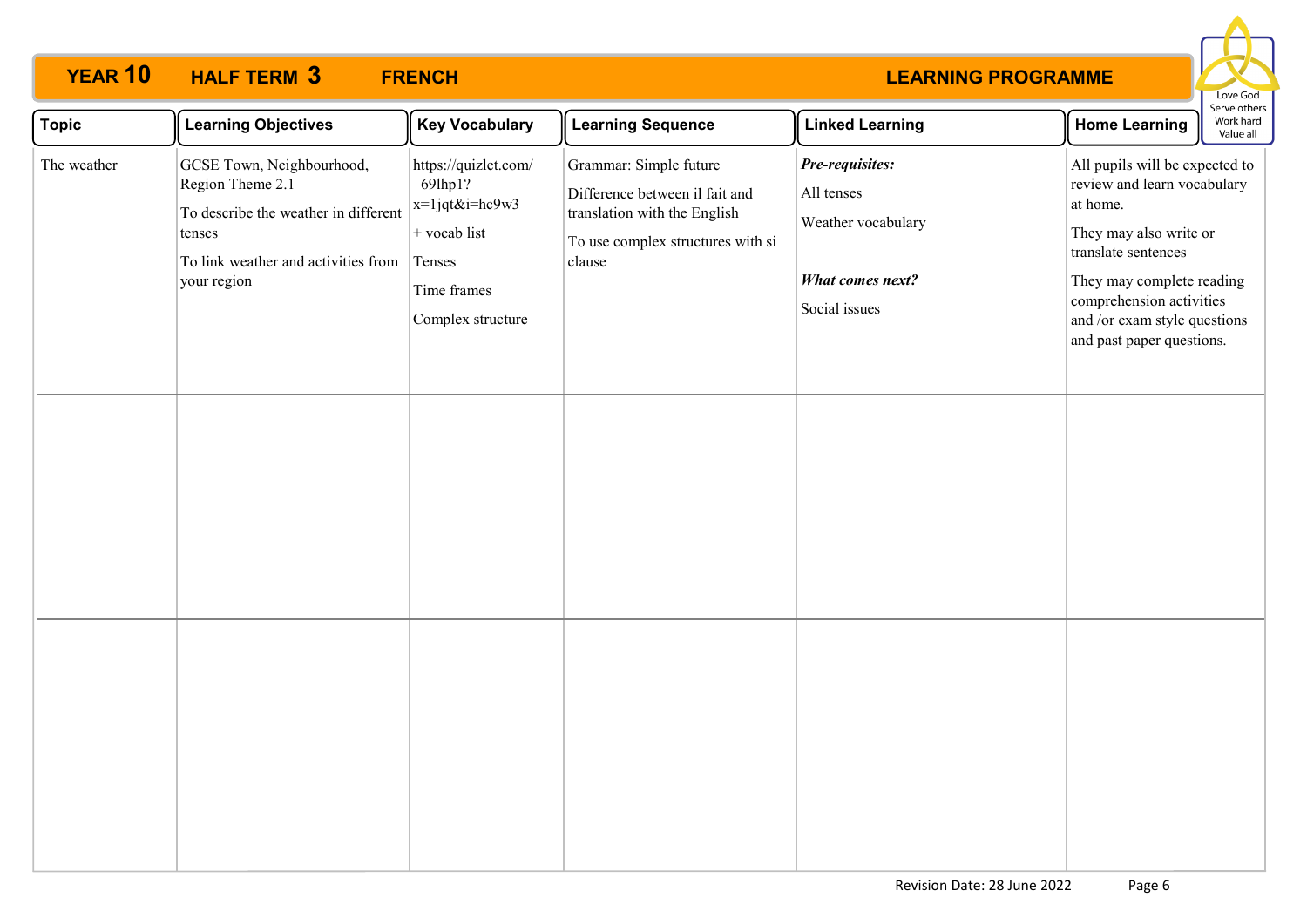

| <b>Topic</b>   | <b>Learning Objectives</b>                                                                                                                                                                                                                                          | <b>Key Vocabulary</b>                                                                                                                                      | <b>Learning Sequence</b>                                                                                                                                                                                                                                    | <b>Linked Learning</b>                                                                                                                                                                                                                                                                                        | serve others<br>Work hard<br><b>Home Learning</b><br>Value all                                                                                                                                                                                   |
|----------------|---------------------------------------------------------------------------------------------------------------------------------------------------------------------------------------------------------------------------------------------------------------------|------------------------------------------------------------------------------------------------------------------------------------------------------------|-------------------------------------------------------------------------------------------------------------------------------------------------------------------------------------------------------------------------------------------------------------|---------------------------------------------------------------------------------------------------------------------------------------------------------------------------------------------------------------------------------------------------------------------------------------------------------------|--------------------------------------------------------------------------------------------------------------------------------------------------------------------------------------------------------------------------------------------------|
| Social issues  | <b>GCSE</b> Social Issues & Voluntary<br>Work Theme 2.1 & 2.2<br>To describe homelessness and other<br>town problems                                                                                                                                                | https://quizlet.com/<br>4uvcyu?<br>$x=1$ jqt&i=hc9w3<br>$+$ vocab list<br>Complex structures<br>Tense<br>Time frame<br>Spontaneous<br>Adjectival agreement | Introduction of vocabulary.<br>To understand how to use the<br>conditional tense.<br>A piece of writing on the social<br>issues and what to do about it<br>GCSE past reading and listening<br>exercises.<br>GCSE past writing questions.<br>Speaking focus. | <b>Academic Teaxt</b><br>https://france3-regions.francetvinfo.fr/<br>grand-est/marne/reims/greve-sncf-<br>pourquoi-vous-risquez-de-ne-pas-avoir-<br>votre-train-en-champagne-ardenne-<br>2561628.html<br>Pre-requisites:<br>Vocabulary<br>Adjectives<br>All tenses<br><b>What comes next?</b><br>Volunteering | All pupils will be expected to<br>review and learn vocabulary<br>at home.<br>They may also write or<br>translate sentences<br>They may complete reading<br>comprehension activities<br>and /or exam style questions<br>and past paper questions. |
| Voluntary work | <b>GCSE Social Issues &amp; Voluntary</b><br>Work Theme 2.1 & 2.2<br>To say what you do outside of<br>school to help your town and<br>extend your sentences to link with<br>environment<br>To discuss ethical shopping and<br>charity<br>To talk about volunteering | https://quizlet.com/<br>3it7j0?<br>$x=1$ jqt&i=hc9w3<br>+ vocab list<br>Complex structures<br>Tenses<br>Time frame<br>Justify<br>Narrate                   | To understand the passive voice<br>Introduction of vocabulary<br>To say what you would like to do<br>more<br>GCSE past reading and listening<br>exercises.<br>GCSE past writing questions.<br>To revise all tenses learnt                                   | Pre-requisites:<br>Vocabulary<br>Adjectives<br>All tenses<br><b>What comes next?</b><br>Little jobs                                                                                                                                                                                                           | All pupils will be expected to<br>review and learn vocabulary<br>at home.<br>They may also write or<br>translate sentences<br>They may complete reading<br>comprehension activities<br>and /or exam style questions<br>and past paper questions. |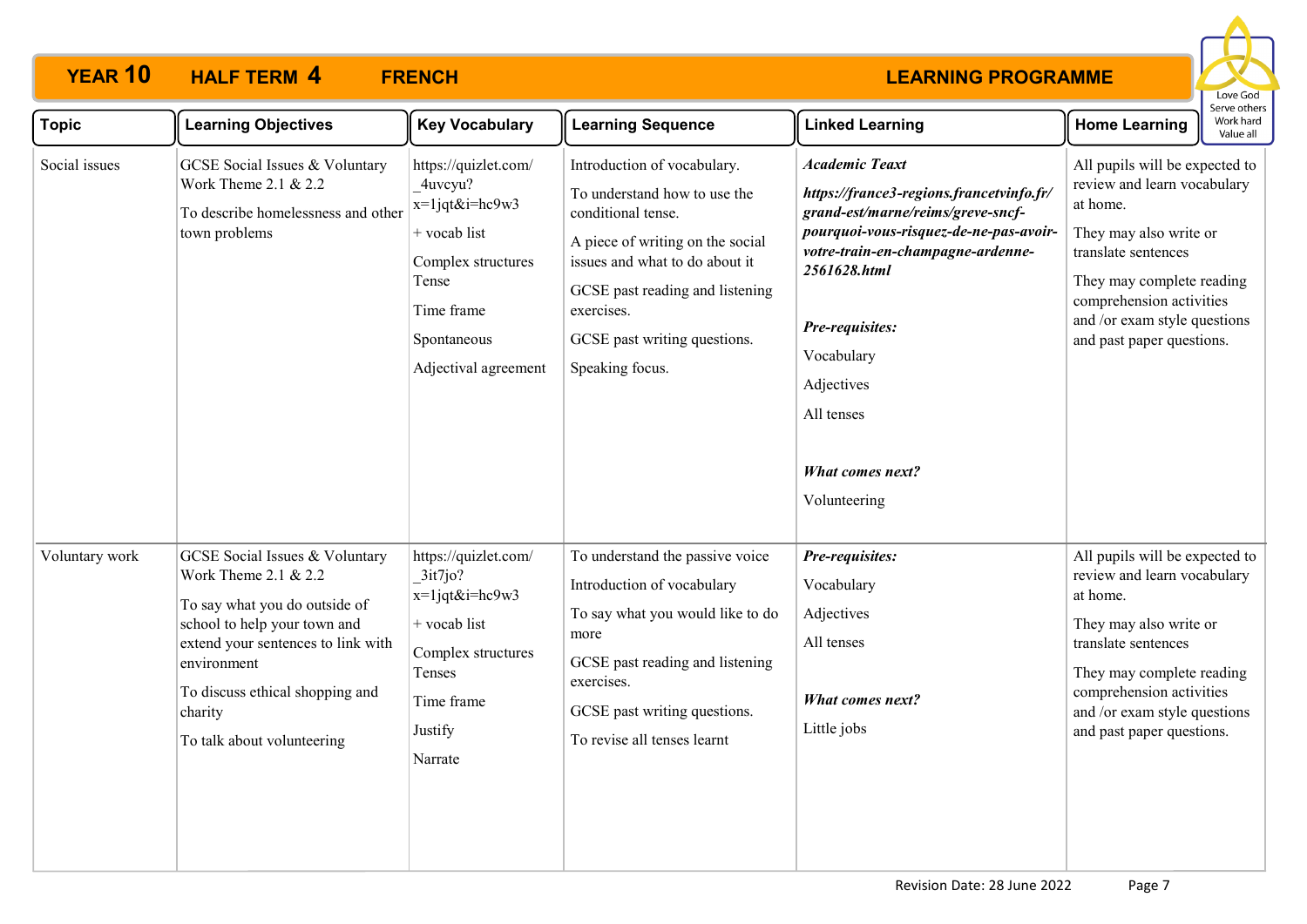

| <b>Topic</b> | <b>Learning Objectives</b>                                                                                                                                        | <b>Key Vocabulary</b>                                                                                                                      | <b>Learning Sequence</b>                                                                                                                                       | <b>Linked Learning</b>                                                                | <b>Home Learning</b>                                                                                                                                                                                                                             | <b>JEI VE ULIIEI S</b><br>Work hard<br>Value all |
|--------------|-------------------------------------------------------------------------------------------------------------------------------------------------------------------|--------------------------------------------------------------------------------------------------------------------------------------------|----------------------------------------------------------------------------------------------------------------------------------------------------------------|---------------------------------------------------------------------------------------|--------------------------------------------------------------------------------------------------------------------------------------------------------------------------------------------------------------------------------------------------|--------------------------------------------------|
| Little jobs  | <b>GCSE</b> Social Issues & Voluntary<br>Work Theme 2.1 & 2.2<br>To describe what you do at home to<br>help<br>To talk about volunteering and<br>extend sentences | https://quizlet.com/<br>79wndo?<br>$x=1$ jqt&i=hc9w3<br>$+$ vocab list<br>Complex structures<br>Tenses<br>Time frame<br>Justify<br>Narrate | Introduction of vocabulary.<br>GCSE past reading and listening<br>exercises.<br>GCSE past writing questions.<br>Speaking focus.<br>To revise all tenses learnt | Pre-requisites:<br>Vocabulary<br>All tenses<br><b>What comes next?</b><br>Environment | All pupils will be expected to<br>review and learn vocabulary<br>at home.<br>They may also write or<br>translate sentences<br>They may complete reading<br>comprehension activities<br>and /or exam style questions<br>and past paper questions. |                                                  |
|              |                                                                                                                                                                   |                                                                                                                                            |                                                                                                                                                                |                                                                                       |                                                                                                                                                                                                                                                  |                                                  |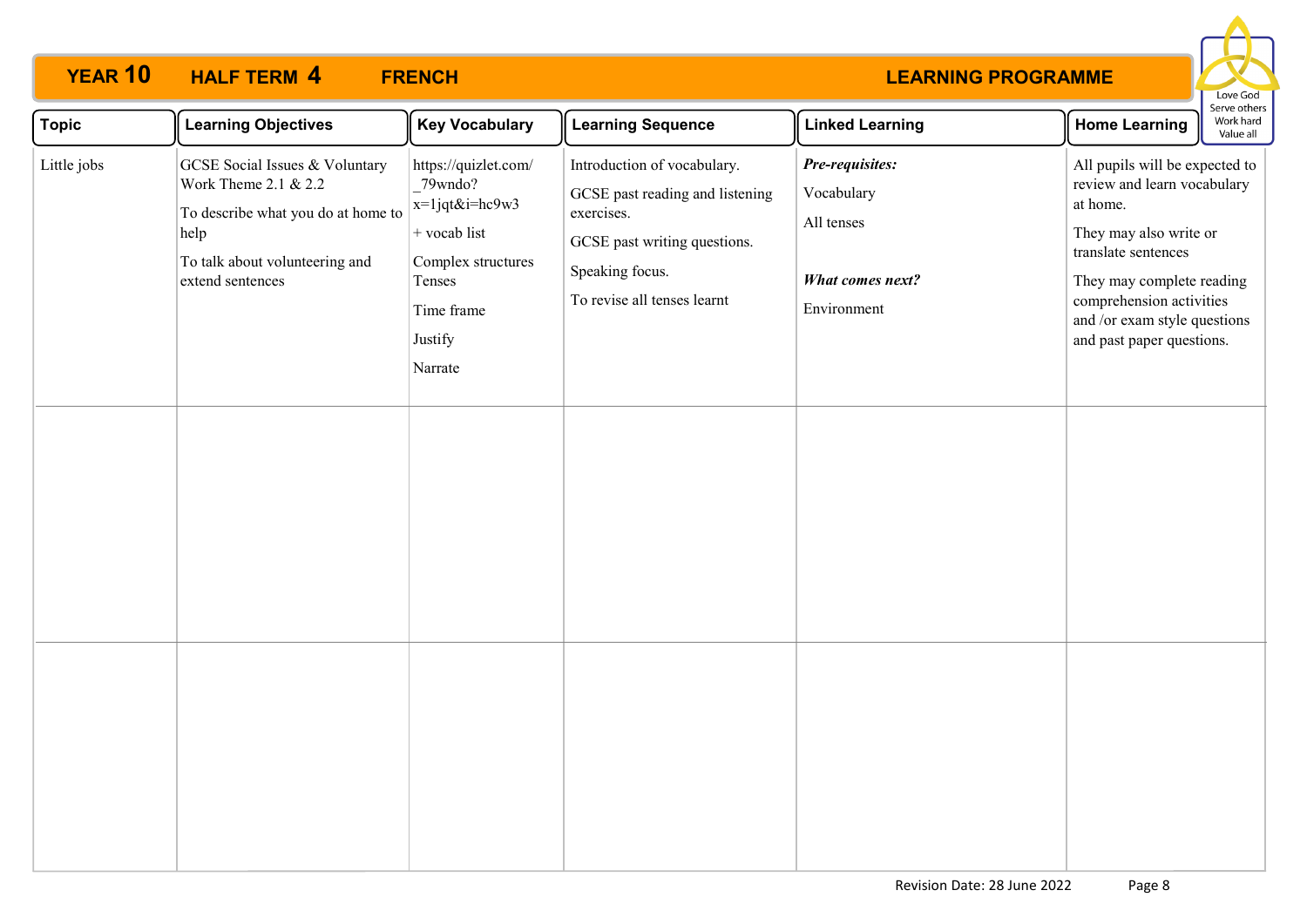

| <b>Topic</b>                                      | <b>Learning Objectives</b>                                                                                                                                                                                                                                                                | <b>Key Vocabulary</b>                                                                                                                                                               | <b>Learning Sequence</b>                                                                                                                                                                                                                                                      | <b>Linked Learning</b>                                                                                                                                                                                                     | <b>Home Learning</b>                                                                                                                                                                                                                               | Work hard<br>Value all |
|---------------------------------------------------|-------------------------------------------------------------------------------------------------------------------------------------------------------------------------------------------------------------------------------------------------------------------------------------------|-------------------------------------------------------------------------------------------------------------------------------------------------------------------------------------|-------------------------------------------------------------------------------------------------------------------------------------------------------------------------------------------------------------------------------------------------------------------------------|----------------------------------------------------------------------------------------------------------------------------------------------------------------------------------------------------------------------------|----------------------------------------------------------------------------------------------------------------------------------------------------------------------------------------------------------------------------------------------------|------------------------|
| Environment                                       | <b>GCSE</b> Environment and Global<br>issues Theme 2.3<br>To be able to give advice on how to<br>protect the environment.<br>To say what you do everyday to<br>help the environment<br>To improve our listening skills by<br>watching videos on the environ-<br>ment and completing tasks | https://quizlet.com/<br>73fu7q?<br>$x=1$ jqt&i=hc9w3<br>$+$ vocab list link<br>Modals<br>Complex structures<br>Conditional<br>Imperfect<br>Present<br>Tense /Time frames<br>Justify | Introduction of vocabulary relating<br>to the environment.<br>Using imperfect, perfect and condi-<br>tional<br>Looking at solutions to the main<br>environmental problems.<br>GCSE past reading and listening<br>exercises.<br>GCSE past writing questions<br>Speaking focus. | <b>Academic Text</b><br>https://www.un.org/fr/observances/<br>environment-day<br>Pre-requisites:<br>The conditional, imperfect and present<br>tenses.<br>Opinions and justifications.<br>What comes next?<br>Global issues | All pupils will be expected to<br>review and learn vocabulary<br>at home.<br>They may also write or trans-<br>late sentences<br>They may complete reading<br>comprehension activities<br>and /or exam style questions<br>and past paper questions. |                        |
| Global issues                                     | <b>GCSE</b> Environment and Global<br>issues Theme 2.3<br>To learn higher vocabulary on ca-<br>tastrophes/natural disasters<br>To be able to say what are the main<br>environmental problems.<br>To use multiple tenses describing<br>towns.                                              | https://quizlet.com/<br>73fu7q?<br>$x=1$ jqt&i=hc9w3<br>$+$ vocab list link<br>Tenses<br>Time frame<br>Subjunctive<br>Complex structures                                            | Using the simple to say what will<br>happen in the future<br>To describe how to protect the en-<br>vironment<br>GCSE past writing questions.<br>To revise all tenses learnt                                                                                                   | Pre-requisites:<br>All tenses<br>The subjunctive<br><b>What comes next?</b><br>Exposé                                                                                                                                      | All pupils will be expected to<br>review and learn vocabulary<br>at home.<br>They may also write or trans-<br>late sentences<br>They may complete reading<br>comprehension activities<br>and /or exam style questions<br>and past paper questions. |                        |
| What to do to make<br>the world a better<br>place | <b>GCSE</b> Environment and Global<br>issues Theme 2.3<br>To reuse vocabulary learnt and<br>grammar practice                                                                                                                                                                              | https://quizlet.com/<br>73fu7q?<br>$x=1$ jqt&i=hc9w3<br>$+$ vocab list link<br>Tenses<br>Time frame<br>Subjunctive<br>Complex structures                                            | Preparing an exposé/project on<br>global issues<br>GCSE past reading and listening<br>exercises.                                                                                                                                                                              | Pre-requisites:<br>All tenses<br>Adjectives<br>Vocabulary<br><b>What comes next?</b><br>Mocks                                                                                                                              | All pupils will be expected to<br>review and learn vocabulary<br>at home.<br>They may also write or trans-<br>late sentences<br>They may complete reading<br>comprehension activities<br>and /or exam style questions<br>and past paper questions. |                        |